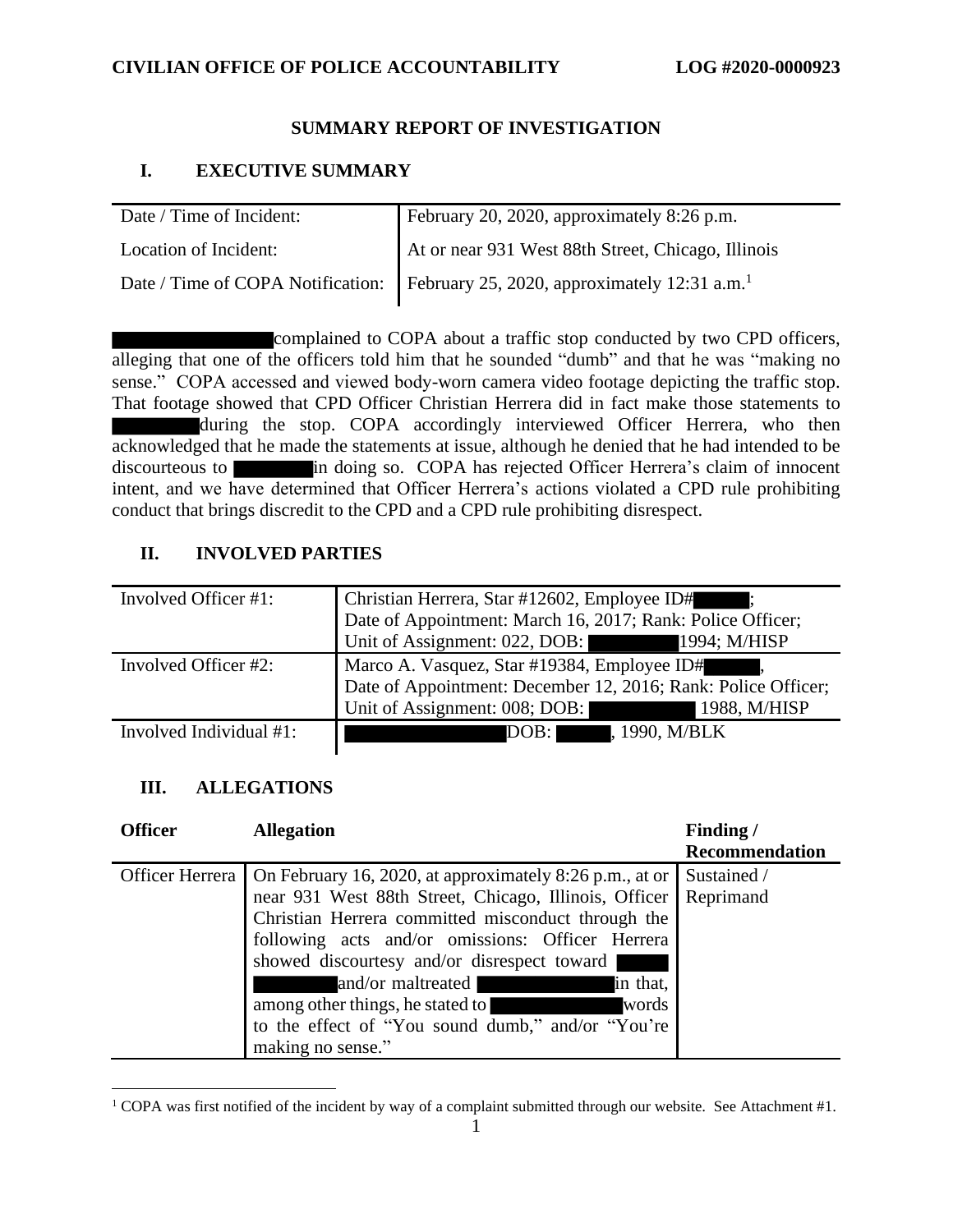### **IV. APPLICABLE RULES AND LAWS**

#### Rules

1. Rule 2, CPD Rules of Conduct (prohibiting conduct which impedes the CPD's efforts to achieve its policy and goals or brings discredit upon the CPD.)

2. Rule 8, CPD Rules of Conduct (prohibiting disrespect to or maltreatment of any person)

## **V. INVESTIGATION** <sup>2</sup>

#### *Summary of the Alleged Misconduct under Investigation*

The alleged misconduct under investigation took place during a traffic stop made by CPD Officers Christian Herrera and Marco A. Vasquez at or near 931 West 88th Street in Chicago at about 8:26 p.m. on February 16, 2020. COPA was first notified of that alleged misconduct on February 25, 2020 by way of a website complaint submitted by in which  $\ln$  which  $\ln$ identified one of the officers by Star #12602, alleging that the officer had stated to words to the effect of "you sound dumb" and "you're making no sense."<sup>3</sup>

#### *COPA's Steps to Identify the Officers Involved*

Using information collected by the CPD, COPA ascertained that CPD Officer Herrera, Star  $\#12602$ , had reported making a traffic stop of at the time and place in question while assigned to Beat 2222.<sup>4</sup> Using CPD attendance records, COPA ascertained that Officer Herrera was then partnered with Officer Vasquez.<sup>5</sup>

#### *Body-worn Camera Footage*

COPA accessed and reviewed body-worn camera video footage recorded by Officers Herrera and Vasquez during the stop.<sup>6</sup> That footage shows the stop begin at approximately 8:26:56 p.m. with Officer Herrera approaching the driver side of car, and with Vasquez approaching the passenger side; the windows of  $\qquad \qquad \text{car are shown to be tilted.}$ <sup>7</sup> The footage then shows  $\frac{1}{1}$  that a discussion then ensued between and Officer Herrera, with each person speaking

<sup>&</sup>lt;sup>2</sup> COPA conducted a thorough and complete investigation. The following is a summary of the material evidence gathered and relied upon in our analysis.

<sup>&</sup>lt;sup>3</sup> See Attachment #1, which is an image of website submission. COPA subsequently interviewed on February 27, 2020. Attachment #10 is an audio recording of that interview. on February 27, 2020. Attachment  $\overline{\#10}$  is an audio recording of that interview. account that was substantially similar to that which he had provided in his web submission, repeating his allegation that one of the officers involved in the complained-of traffic stop had stated words to the effect that sounded "dumb" and that "wasn't making any sense." Then supplied COPA with a sworn affidavit attesting to the truth of his account. *See* Attachment #11.

<sup>4</sup> *See* Attachment #3.

<sup>5</sup> *See* Attachment #4.

<sup>6</sup> That footage may be found at Attachments ## 5 and 6, respectively.

<sup>7</sup> *See* Attachments ## 5 and 6, at T02:26:56z of each. (Body-worn camera footage recorded by CPD officers is timemarked using Greenwich Mean Time or "Zulu" time.)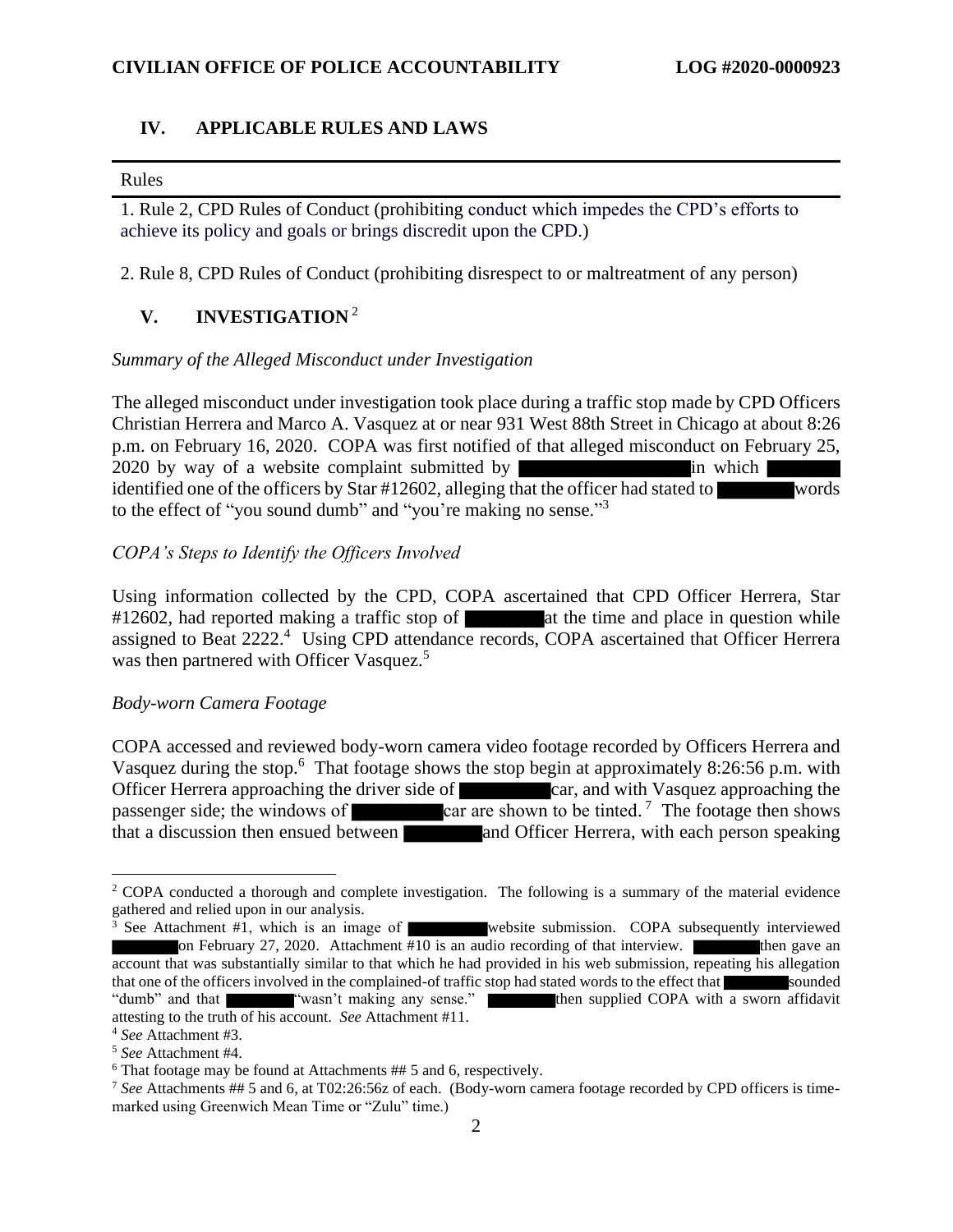fairly softly and with neither using a raised voice.<sup>8</sup> Officer Herrera's verbal exchange with cannot be well-heard when viewing the footage recorded by Officer Vasquez.<sup>9</sup> The footage recorded by Officer Herrera shows the following, in summary:

- complains that "you guys" had stopped him only thirty minutes before, to which Officer Herrera responds by stating, "I didn't pull you over, did I?"<sup>10</sup>
- A few moments later, Officer Herrera asks why he had been stopped earlier, to which responds, "Just for driving." Officer Herrera then says, "You don't get pulled over just for driving; why were you pulled over?" then hands Officer Herrera a document, saying, "Driving while Black. Here's the insurance." Officer Herrera then says, "You sound dumb right now."<sup>11</sup>
- Officer Herrera begins to tell why he pulled him over, but interrupts, stating to Officer Herrera, among other things, "I have to get back to work, so go and do your job, sir," rolling his driver-side window partially upward as he does so. Officer Herrera then says, "I am doing my job," and he directs to keep his windows down, stating, "I'm talking to you."<sup>12</sup>
- then says, "What are you still talking to me for?" Officer Herrera responds by saying, "Well, part of my job is to explain to you why you were pulled over during this traffic stop. Do you want me to do my job? Let me do that for you." then says words to the effect that he doesn't care about that, to which Officer Herrera responds, "Well, do you want me to do my job or not? First you tell me to do my job, now you tell me not. You're making no sense right now." $^{13}$

Officer Herrera then directs to step out of the car, and complies.<sup>14</sup> Officer Herrera then tells that he is going to measure the tint of his vehicle, and he does so.<sup>15</sup> Officer Herrera then asks if he would like to see the measurement that he had taken, and declines.<sup>16</sup> Officer Herrera then returns to his CPD vehicle, he enters information into a computer, and he writes a citation, which he delivers to upon returning to

<sup>8</sup> *See* Attachments ## 5 and 6, at T02:27:05z and immediately following, of each.

<sup>9</sup> *See* Attachment #6 at T02:27:05z and immediately following. For this reason, COPA has concluded that Officer Vasquez should not be held to be held to account for failing to intervene in or failing to report the verbal exchange. <sup>10</sup> *See* Attachment #5 at T02:27:22z - T02:27:59z.

<sup>&</sup>lt;sup>11</sup> See id. at T02:28:12z - at T02:28:22z. The statement "You sound dumb right now" cannot be heard when viewing Officer Vasquez's footage. *See* Attachment #6 at T02:28:12z - at T02:28:22z.

<sup>12</sup> *See* Attachment #5 at T02:28:29z - T02:28:43z.

<sup>13</sup> *See id.* at T02:28:44z - T02:28:59z.

<sup>14</sup> *See id.* at T02:29:07z - T02:29:13z.

<sup>&</sup>lt;sup>15</sup> See id. at T02:29:14 - T02:30:14z. The Chicago Municipal Code prohibits the roadway operation of a motor vehicle having tinted film on side windows that are immediately adjacent to either side of the vehicle's operator. *See* MCC, §9-76-220.

<sup>16</sup> *See* Attachment #5, at T02:30:15z and immediately following.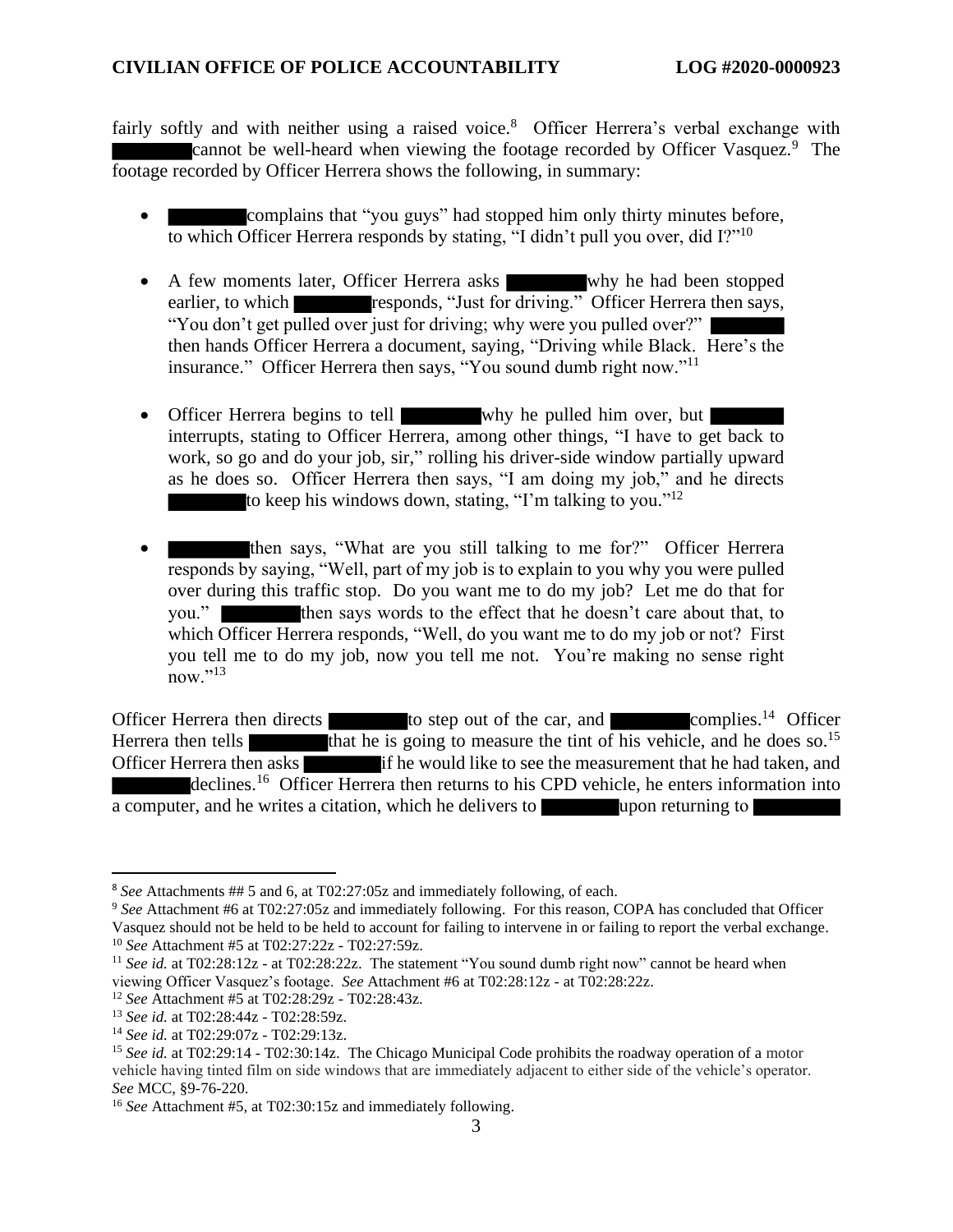vehicle, telling  $\blacksquare$  that the charge is for driving with tinted windows.<sup>17</sup> The stop concludes at approximately  $8:37:55$  p.m., having lasted approximately eleven minutes in duration.<sup>18</sup>

#### *Interview of Officer Christian Herrera*

COPA interviewed Officer Herrera on August 5, 2021.<sup>19</sup> Prior to starting that interview, COPA permitted Officer Herrera to view the body-worn camera video footage that he had recorded at the time in question.<sup>20</sup> During that interview, Officer Herrera acknowledged that he had stated to words to the effect of "You sound dumb," and "You're making no sense" during the course of the traffic stop under review.<sup>21</sup> However, Officer Herrera denied that it had been discourteous or disrespectful of him to have said such things during the stop.<sup>22</sup> Officer Herrera then claimed that "[t]he message I was trying to relate to him was that the idea he was trying to relate to me was not making sense to me."<sup>23</sup> Officer Herrera further stated that he had maintained a professional demeanor, that he had not raised his voice, and that he had not intended to disrespect or maltreat  $\mathbb{P}^2$ <sup>4</sup> After taking a break called for by his attorney, Officer Herrera resumed the interview by allowing that his "choice of words … could've been better," and that he understood why might have felt insulted by the words that he had used.<sup>25</sup>

### **VI. LEGAL STANDARD**

For each allegation, COPA must make one of the following findings: (1) *Sustained* – where it is determined that the allegation is supported by a preponderance of the evidence; (2) *Not Sustained* – where it is determined that there is insufficient evidence to prove the allegation by a preponderance of the evidence; (3) Unfounded – where it is determined by clear and convincing evidence that the allegation is false or not factual; or (4) Exonerated – where it is determined by clear and convincing evidence that the conduct described in the allegation occurred, but that the conduct was lawful and proper. For purposes of COPA's investigations, a "preponderance of evidence" is evidence indicating that it is more likely than not that the alleged misconduct occurred. *See Avery v. State Farm Mutual Automobile Insurance Co.*, 216 Ill. 2d 100, 191 (2005) (a proposition is proved by a preponderance of the evidence when it has found to be more probably true than not). If the evidence establishes that it is likely that the alleged misconduct occurred, even by a narrow margin, then the preponderance of the evidence standard is met. evidence" is a degree of proof, which, considering all the evidence in the case, produces the firm and abiding belief that it is highly probable that the allegation is true. *See id*. at ¶ 28.

<sup>&</sup>lt;sup>17</sup> See id. at T02:30:26z - T02:37:54z. Attachment #9 is an image of that citation, which provided to COPA; it lists MCC §9-76-220 (driving with tinted windows) as the charged violation.

<sup>18</sup> *See id.* at T02:37:54z.

<sup>&</sup>lt;sup>19</sup> Attachment #16 is an audio recording of that statement; Attachment #17 is a transcription.

<sup>20</sup> *See* Attachment #17, p. 5, line 22, through p. 6, line 14.

<sup>21</sup> *See id.*, p. 15, lines 9 - 19.

<sup>22</sup> *See id.*, p. 15, line 20, through p. 16, line 4.

<sup>23</sup> *See id.*, p. 16, lines 11 - 13.

<sup>24</sup> *See id.*, p. 16, lines 14 - 17.

<sup>25</sup> *See id.*, p. 16, line 19, through p. 17, line 20.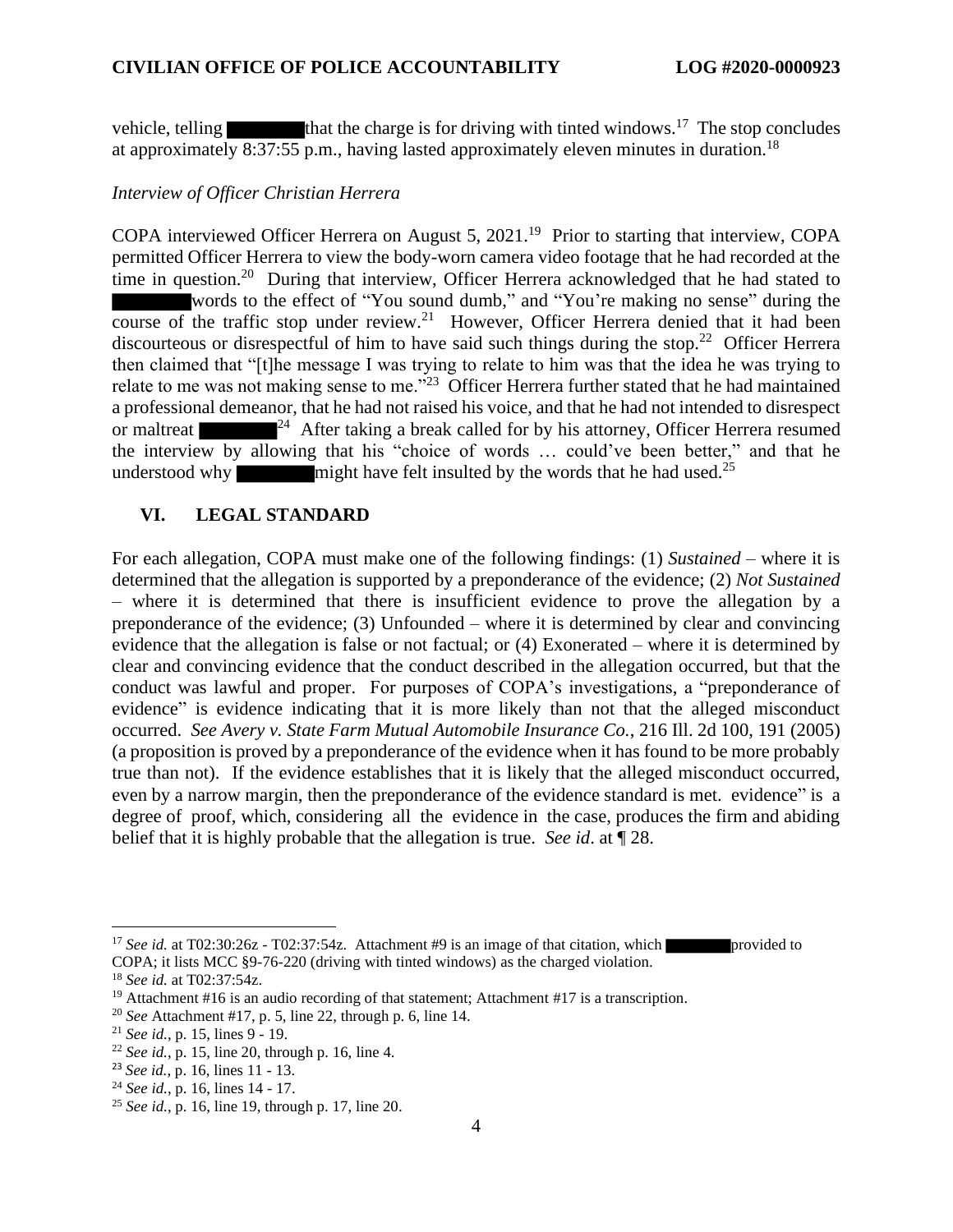## **VII. ANALYSIS**

### *Credibility Assessment*

COPA has assessed the credibility and reliability of Officer Herrera's statement to the effect that he intended no disrespect to In doing so, we have considered the video footage, which shows the context and tone of the officer's use of the allegedly offending statements. That footage shows that Officer Herrera did not raise his voice during the stop, as Officer Herrera pointed out during his interview. However, the footage shows that Officer Herrera used the word "dumb" in response to protestation that he had previously been stopped unlawfully. The footage also show that Officer Herrera's statement to the effect that was making no sense was not likely a sincere expression of an inability to understand – that statement came immediately after the officer had said words to the effect of, "Well, do you want me to do my job or not?" and "First you tell me to do my job, now you tell me not." After considering the allegedly offensive statements' context and tone, COPA has determined that Officer Herrera's claim that he meant no disrespect in making the statements is neither credible nor reliable.

### *Further Analysis*

Rule 2 of the CPD's Rule of Conduct prohibits action or conduct which impedes the CPD's efforts to achieve its policy and goals or brings discredit upon the CPD. It prohibits unlawful acts and acts, which although not unlawful in themselves, would degrade or bring disrespect upon the member or the CPD.<sup>26</sup> Rule 8 of the CPD's Rule of Conduct prohibits disrespect to any person.<sup>27</sup> Video evidence depicting the tone and context of the statements at issue shows that Officer Hererra likely intended disrespect when he made the statements. It is self-evident that telling a civilian that he sounds "dumb" is not only disrespectful, but also that such conduct brings discredit to the CPD. The sole allegation of misconduct at issue is therefore supported by a preponderance of the evidence, and it is accordingly SUSTAINED.

## **VIII. FINDINGS**

Based on the analysis set forth above, COPA makes the following findings:

| <b>Officer</b>  | <b>Allegation</b>                                                                                                                                                                                                                                                                                                                                                                                                                                                                                                                   | <b>Finding</b> |
|-----------------|-------------------------------------------------------------------------------------------------------------------------------------------------------------------------------------------------------------------------------------------------------------------------------------------------------------------------------------------------------------------------------------------------------------------------------------------------------------------------------------------------------------------------------------|----------------|
| Officer Herrera | On February 16, 2020, at approximately 8:26 p.m., at or near<br>931 West 88th Street, Chicago, Illinois, Officer Christian<br>Herrera committed misconduct through the following acts<br>and/or omissions: Officer Herrera showed discourtesy and/or<br>disrespect toward<br>and/or maltreated<br><u> Andrewski politika († 18. února 1871)</u><br>in that, among other things, he stated to<br>words to the effect of "You sound dumb," and/or<br>"You're making no sense," in violation of Rule 8 of the CPD<br>Rules of Conduct. | Sustained      |

<sup>26</sup> *See* Rules and Regulations of the Chicago Police Department, at V.2.

<sup>27</sup> *See id.*, at V.8.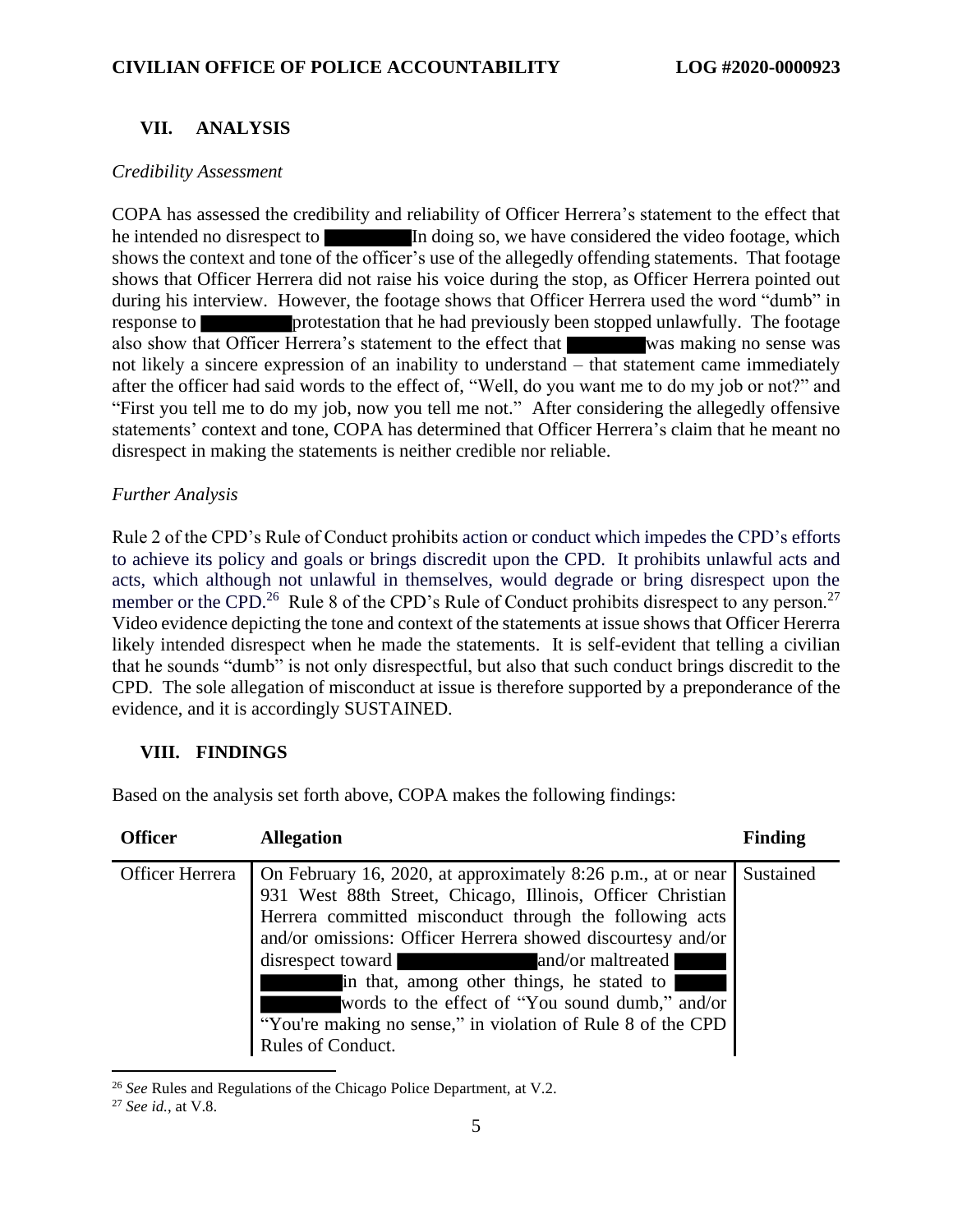### **IX. DISCIPLINARY AND REMEDIAL RECOMMENDATIONS**

Officer Herrera has once before been a subject of a disciplinary investigations resulting in a sustained finding.<sup>28</sup> More specifically, on or about September 5, 2020, CPD's Bureau of Internal Affairs determined that Officer Herrera had violated a CPD directive respecting vehicle towing operations by failing to remove and inventory certain personal property found within a vehicle to be towed.<sup>29</sup> Officer Herrera has received two Department Commendations, seventeen Honorable Mentions, and several other awards.<sup>30</sup>

It is self-evident that Officer Herrera's offense had the consequence of diminishing the CPD's credit. Officer Herrera aggravated that offense during his COPA interview by denying the obvious - that he had been discourteous and disrespectful to **-** only grudgingly later to acknowledge, after a break called by his attorney, that he could have chosen his words more carefully. COPA recommends that Officer Herrera should be reprimanded, and further, that he should receive counseling and/or additional training with respect to courtesy, respectfulness, and professionalism.

\_\_\_\_\_\_\_\_\_\_\_\_\_\_\_\_\_\_\_\_\_\_\_\_\_\_\_\_\_\_\_\_\_\_ \_\_\_\_\_\_\_\_\_\_\_\_\_\_\_\_\_\_\_\_\_\_\_\_\_\_\_\_\_\_\_\_\_\_

Approved:

9/22/2021

Matthew Haynam *Deputy Chief Administrator – Chief Investigator* Date

<sup>28</sup> *See* Attachment #18 (Officer Herrera's Disciplinary and Complimentary History).

<sup>29</sup> *See id.*

<sup>30</sup> *See id.*